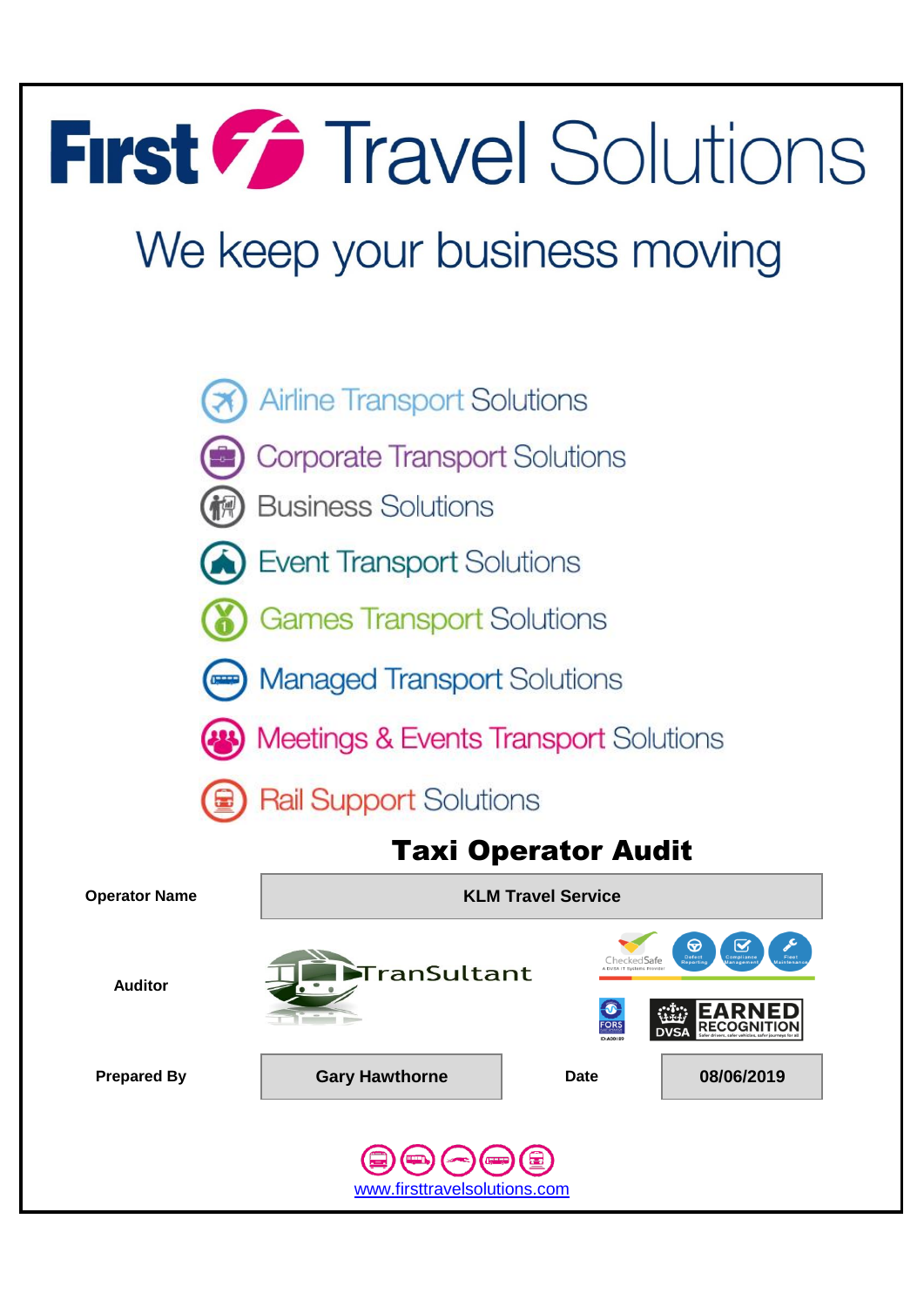#### **Company Name & Address**

| <b>KLM Travel Service</b> |  |
|---------------------------|--|
| 31 Calleron St            |  |
| <b>Hull</b>               |  |
| HU3 5BH                   |  |
|                           |  |

#### **Main Contact Details (Who should this report be sent to?)**

| Name:           | Kevin Marsh                  |
|-----------------|------------------------------|
| Position:       | Managing Director            |
| Contact No:     | 7969433796                   |
| E-mail Address: | klmtravelservice@outlook.com |

#### **Person Providing Information**

| Name:     | ∥As Above |
|-----------|-----------|
| Position: |           |
| ___       |           |

#### **Private Hire Licence Details**

| Licence Number: | 1094       |
|-----------------|------------|
| Valid From      | 01/07/2018 |
| <b>Valid To</b> | 30/06/2019 |

#### **Fleet Insurance Details**

| llnsurer:             | fradewise Insurance |                  |            |  |  |
|-----------------------|---------------------|------------------|------------|--|--|
| <b>Policy Number:</b> | TWEDIC039445        |                  |            |  |  |
| Valid From:           | 24/02/2019          | <b>Valid To:</b> | 23/02/2020 |  |  |

#### **Liability (employee/public) Insurance Details**

| llnsurer:             | ⊺radewise     |           |            |  |  |  |
|-----------------------|---------------|-----------|------------|--|--|--|
| <b>Policy Number:</b> | TWCVPT0008528 |           |            |  |  |  |
| Valid From:           | 24/02/2019    | Valid To: | 23/02/2020 |  |  |  |
| Amount of Cover:      | E5,000,000    |           |            |  |  |  |

#### **Fleet Details**

Number in Fleet:

#### **Number of PAYE Employees**

|                                                                                         | <b>Full Time:</b> | <b>0 (Self Employed)</b> |  |  |  |  |  |
|-----------------------------------------------------------------------------------------|-------------------|--------------------------|--|--|--|--|--|
|                                                                                         | <b>Part Time:</b> |                          |  |  |  |  |  |
|                                                                                         |                   |                          |  |  |  |  |  |
| Does your company employ Casual/Agency Drivers? (if yes, please state)<br>Yes<br>Casual |                   |                          |  |  |  |  |  |

**Health and Safety Law requires employers and the self-employed to ensure so far as reasonably practicable the health, safety and welfare of all employees and to safeguard others who may be put at risk from their work activities. This** 

**includes when they are undertaking work-related driving activities.**

#### *Use the following scoring system during this assessment*

15

**Satisfactory - Good system/procedure in place which is up to date & can be evidenced in writing or electronically - 2**

**Mostly Satisfactorily - A system/procedure in place which, if not documented, can be effectively demonstrated by the supplier - 1**

**Unsatisfactory - No system/procedure in place. or if in place, not working - 0**

**N/a - Not applicable - If not required or if the owner is the only person driving (e.g. licence checks) - Void**

#### **An unsatisfactory assessment must be reported to FTS Compliance immediately**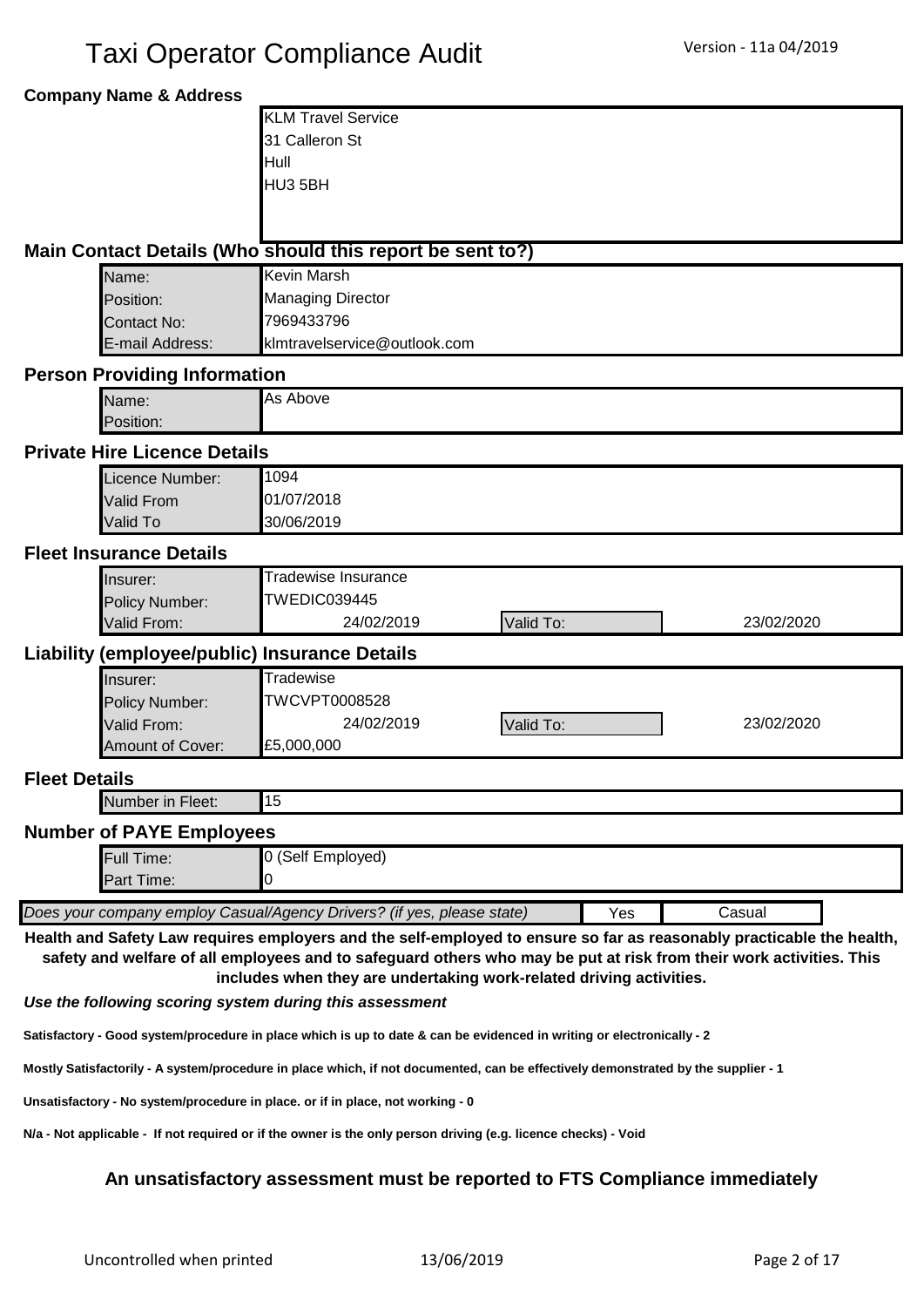## **Section: 1. Vehicle Maintenance**

| <b>Answer</b>                                                                                                                                                                                                         | 1.1. Do you have a policy regarding routine<br>checks of vehicles in your fleet to ensure the<br>vehicles meet the road-worthiness standard<br>requirement of the licence? | <b>Satisfactory</b> | 2 pts                                                                                          |            | Handbook includes all relevant guidance/policy on safety checks. Kevin currently carries<br>out adhoc checks which are now recorded and documented, in addition local Council<br>spot checks for private hire licences. |
|-----------------------------------------------------------------------------------------------------------------------------------------------------------------------------------------------------------------------|----------------------------------------------------------------------------------------------------------------------------------------------------------------------------|---------------------|------------------------------------------------------------------------------------------------|------------|-------------------------------------------------------------------------------------------------------------------------------------------------------------------------------------------------------------------------|
| <b>Answer</b>                                                                                                                                                                                                         | 1.2. Do you have a monitoring system in<br>place to ensure this policy is being adhered<br>to?                                                                             | <b>Satisfactory</b> | 2 pts                                                                                          |            | Done and recorded see photo of blank check form which Kevin countersigns                                                                                                                                                |
| <b>Answer</b>                                                                                                                                                                                                         | 1.3. Do you or your drivers keep records of<br>safety checks and repairs? If Yes, How long<br>are the records kept?                                                        | <b>Satisfactory</b> | 2 pts                                                                                          |            | Drivers keep these but no copies retained by the operator. However if Kevin requests<br>such info they will provide it                                                                                                  |
|                                                                                                                                                                                                                       |                                                                                                                                                                            |                     |                                                                                                |            | Vehicle History Files checked. Write down fleet numbers or registration numbers - pick at random.                                                                                                                       |
| Fleet/Reg. No.                                                                                                                                                                                                        |                                                                                                                                                                            |                     | SK12LLW                                                                                        | Make/Model | Ford Mondeo                                                                                                                                                                                                             |
| Fleet/Reg. No.                                                                                                                                                                                                        |                                                                                                                                                                            |                     | R9VNS                                                                                          | Make/Model | Mercedes Vito                                                                                                                                                                                                           |
| Fleet/Reg. No.                                                                                                                                                                                                        |                                                                                                                                                                            |                     |                                                                                                | Make/Model |                                                                                                                                                                                                                         |
| Fleet/Reg. No.                                                                                                                                                                                                        |                                                                                                                                                                            |                     |                                                                                                | Make/Model |                                                                                                                                                                                                                         |
| Fleet/Reg. No.                                                                                                                                                                                                        |                                                                                                                                                                            |                     |                                                                                                | Make/Model |                                                                                                                                                                                                                         |
| Fleet/Reg. No.                                                                                                                                                                                                        |                                                                                                                                                                            |                     |                                                                                                | Make/Model |                                                                                                                                                                                                                         |
| Fleet/Reg. No.                                                                                                                                                                                                        |                                                                                                                                                                            |                     |                                                                                                | Make/Model |                                                                                                                                                                                                                         |
| 1.4. In the event of a vehicle being taken off<br>the road due to faults found during official<br>checks, would you interview and consider<br>action against the person responsible for the<br>upkeep of the vehicle? |                                                                                                                                                                            |                     | Yes, investigate and take relevant action                                                      |            |                                                                                                                                                                                                                         |
| <b>Answer</b>                                                                                                                                                                                                         |                                                                                                                                                                            | Satisfactory        | 2 pts                                                                                          |            |                                                                                                                                                                                                                         |
|                                                                                                                                                                                                                       | the Lifting Operations & Lifting Equipment<br>Regulations (LOLER) Guidelines?                                                                                              |                     | 1.5. Do wheelchair lifts have regular thorough<br>examinations at least every six months under |            |                                                                                                                                                                                                                         |
| <b>Answer</b>                                                                                                                                                                                                         |                                                                                                                                                                            | N/A                 | <b>VOID</b>                                                                                    |            |                                                                                                                                                                                                                         |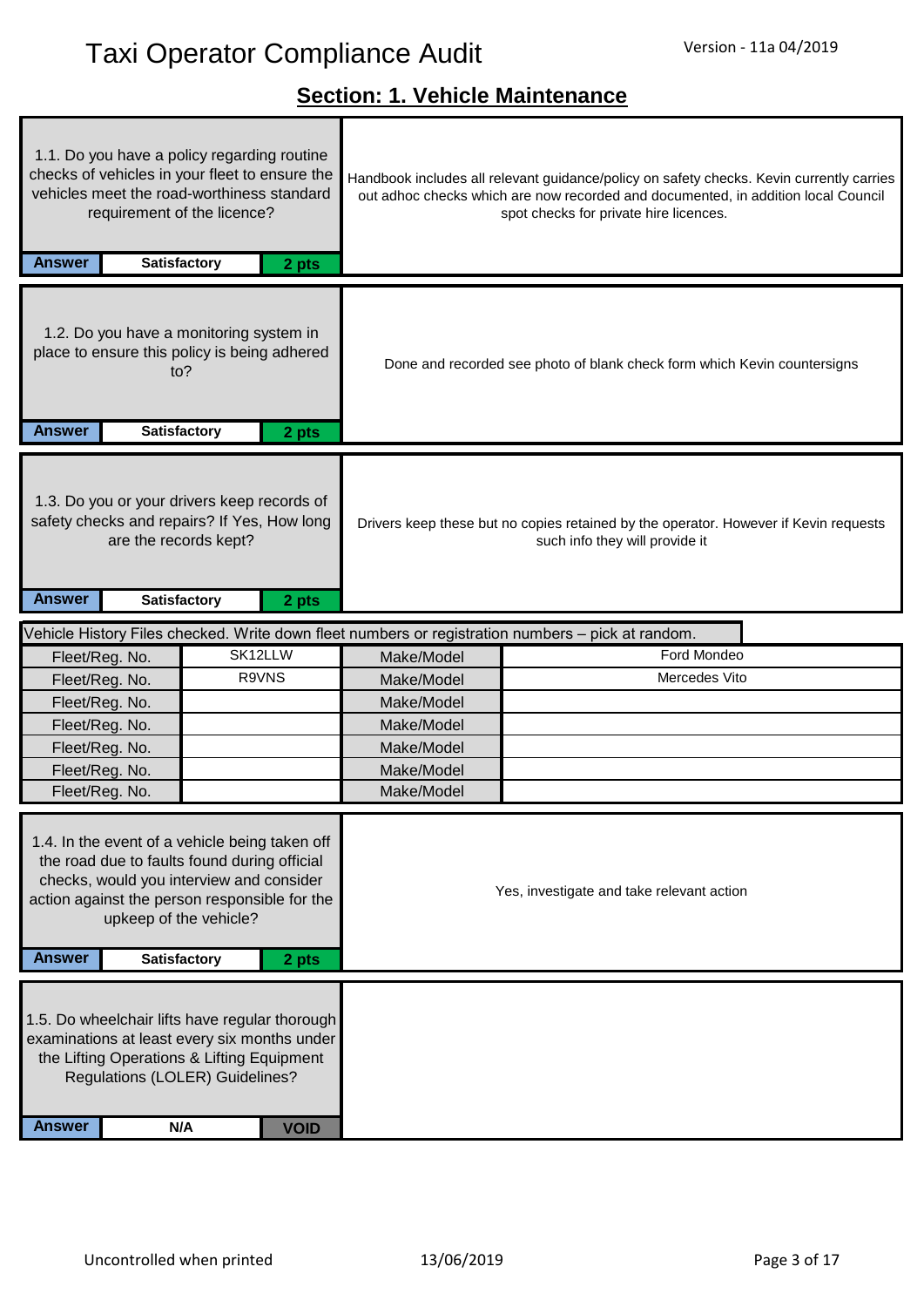|               | 1.6. Do wheelchair ramps have regular<br>thorough examinations in line with<br>manufacturer's Guidelines?                                                   |             |                                                                                          |            |
|---------------|-------------------------------------------------------------------------------------------------------------------------------------------------------------|-------------|------------------------------------------------------------------------------------------|------------|
| <b>Answer</b> | N/A                                                                                                                                                         | <b>VOID</b> |                                                                                          |            |
|               | 1.7. Do wheelchair Tie-Down & Occupational<br>Restraint Systems (WTORS) have regular<br>thorough examinations in line with the<br>manufacturers guidelines? |             |                                                                                          |            |
| <b>Answer</b> | N/A                                                                                                                                                         | <b>VOID</b> |                                                                                          |            |
|               | <b>Section 1. Total Score</b>                                                                                                                               |             | 100%<br>8<br>Risk Level - 0-60% High (Red) - 61-80% Medium (Amber) - 81-100% Low (Green) | <b>LOW</b> |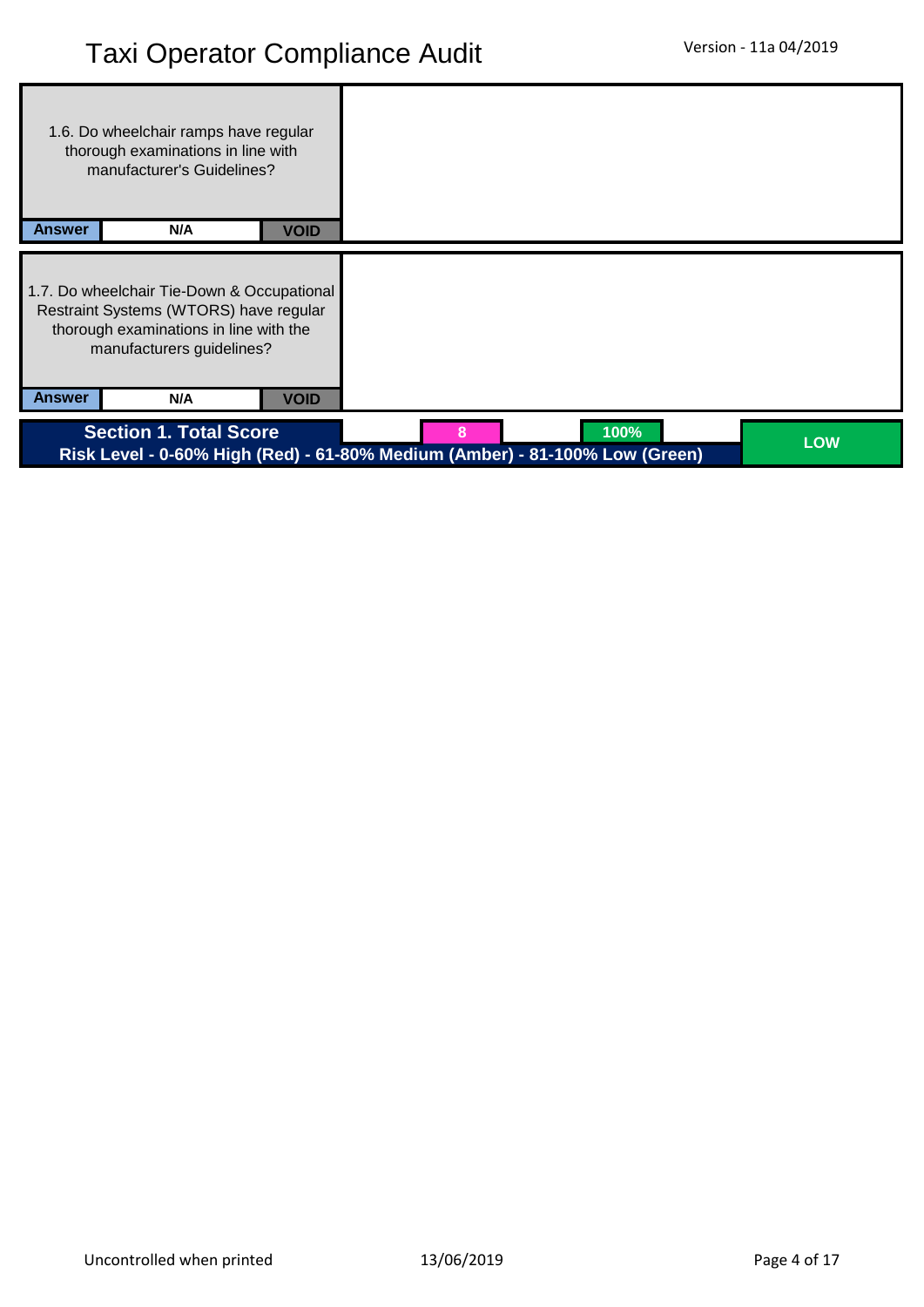## **Section: 2. Drivers Hours of Work**

| drivers to work?<br>Up to 10 hours uses a tracker system to monitor see photo - (uses Life 360)<br><b>Answer</b><br>Satisfactory<br>2 pts                                                                             |  |
|-----------------------------------------------------------------------------------------------------------------------------------------------------------------------------------------------------------------------|--|
| 2.2. What is the maximum number of shifts<br>any driver will do in a rolling 2 week period?<br>Less than 10 on average but no more than 10 over the 2 week period<br><b>Answer</b><br>Satisfactory<br>2 pts           |  |
| 2.3. What is the minimum rest period<br>between shifts?<br>Minimum of 14 hours rest period between shifts<br><b>Answer</b><br>Satisfactory<br>2 pts                                                                   |  |
| 2.4. What is the maximum hours a driver is<br>allowed to work in a 7 day period?<br>Not more than 50 based on a 10 hour day with a 2 day rest period<br>Satisfactory<br><b>Answer</b><br>2 pts                        |  |
| 2.5. Do you have a process to monitor driver's<br>Mobile app (Autocab) for sign on/off duty so that all can be tracked for driving hours other<br>hours?<br>services worked<br><b>Answer</b><br>Satisfactory<br>2 pts |  |
| 2.6. Do you have a policy to manage driver<br>fatigue?<br>In handbook also Kevin monitors through the app for driving hours<br><b>Answer</b><br><b>Satisfactory</b><br>2 pts                                          |  |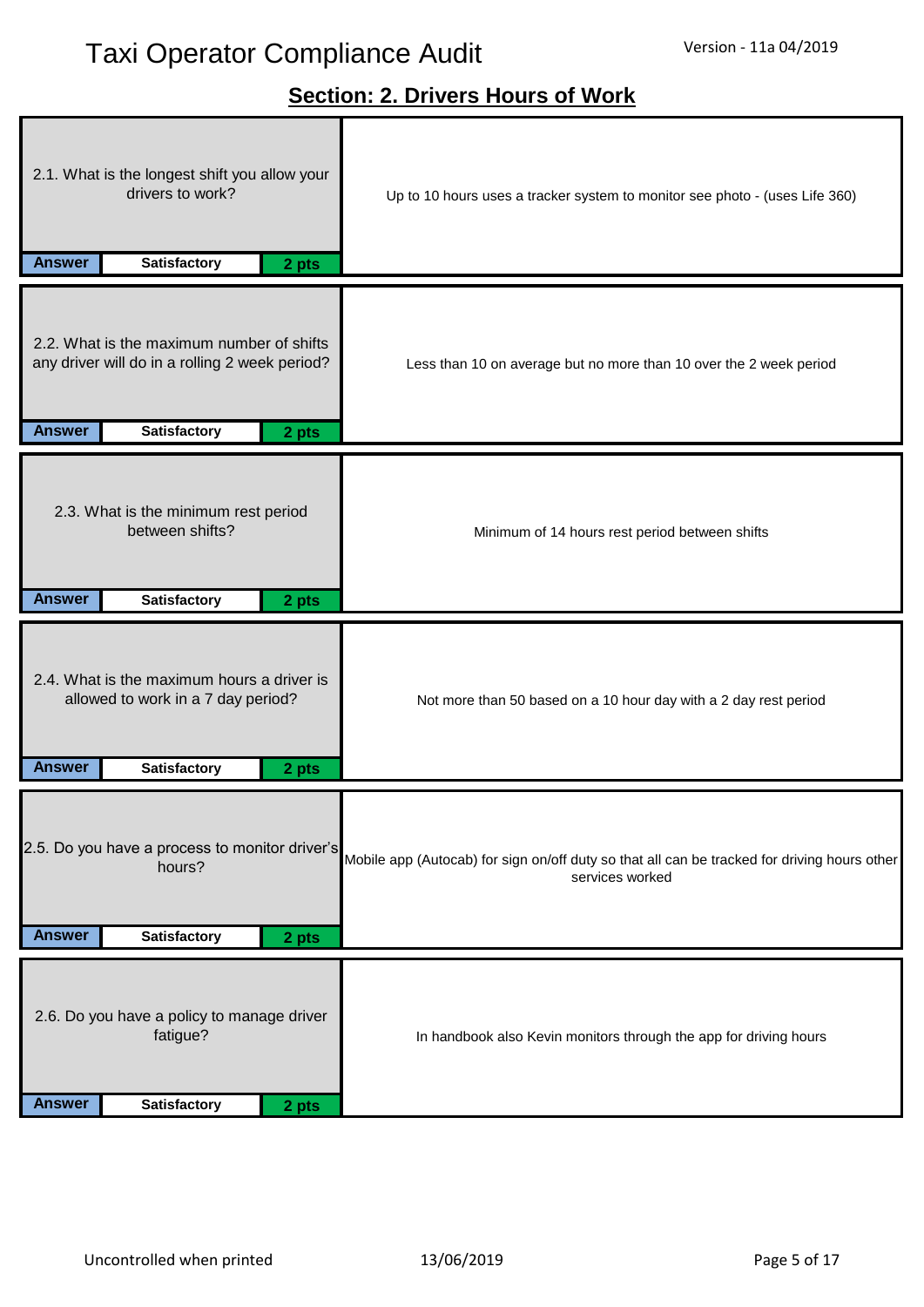| 2.7. Do you have a system to monitor other<br>employment part time drivers may have?<br>(Answer N/a If no part time drivers)                                                                                         | Mobile App - drivers required to log in on all work they do for company and any other<br>employer. Tracks activity and the hours worked |
|----------------------------------------------------------------------------------------------------------------------------------------------------------------------------------------------------------------------|-----------------------------------------------------------------------------------------------------------------------------------------|
| <b>Answer</b><br><b>Satisfactory</b><br>2 pts                                                                                                                                                                        |                                                                                                                                         |
| 2.8. Do you have a limit for the distance<br>drivers may work during the last 1-2 hours of<br>a shift? If Yes, What is the limit? Guidance - No<br>more than 25 miles (outbound) in last hour, 40 in last<br>2 hours | Local as possible for last 2 hours max 30 miles                                                                                         |
| <b>Answer</b><br><b>Satisfactory</b><br>2 pts                                                                                                                                                                        |                                                                                                                                         |
| <b>Section 2. Total Score</b>                                                                                                                                                                                        | 100%<br>16 pts<br><b>LOW</b><br>Risk Level - 0-60% High (Red) - 61-80% Medium (Amber) - 81-100% Low (Green)                             |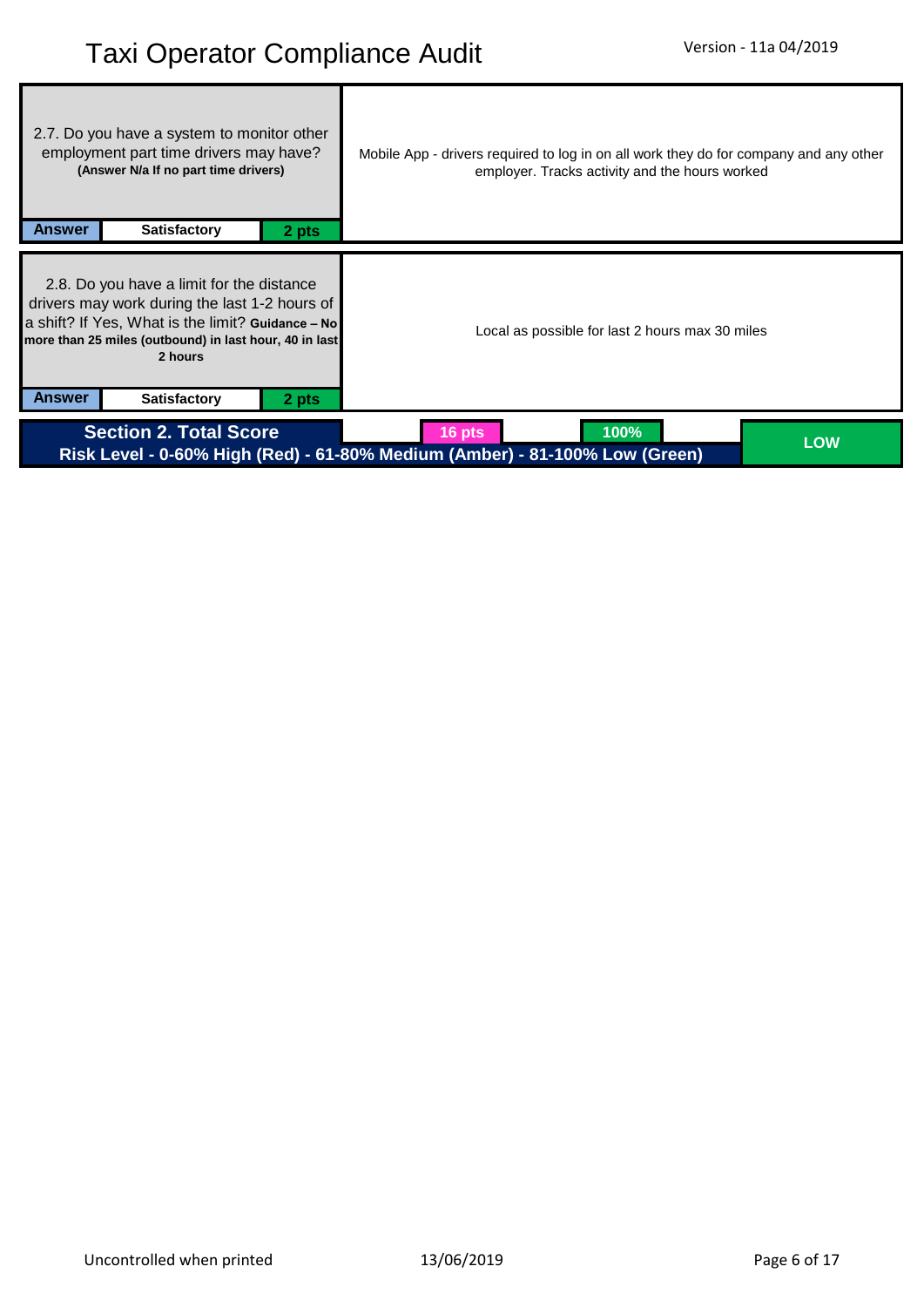## **Section: 3. Training**

| <b>Section 3. Total Score</b>                                                                                                                                                                                                                                                                                                              | 100%<br>8 pts<br>Risk Level - 0-60% High (Red) - 61-80% Medium (Amber) - 81-100% Low (Green)                                                                                                                                                                                                                                                                                                       | <b>LOW</b> |
|--------------------------------------------------------------------------------------------------------------------------------------------------------------------------------------------------------------------------------------------------------------------------------------------------------------------------------------------|----------------------------------------------------------------------------------------------------------------------------------------------------------------------------------------------------------------------------------------------------------------------------------------------------------------------------------------------------------------------------------------------------|------------|
| 3.5. Do drivers of wheelchair access vehicles<br>receive training in relation to the safe<br>movement of wheelchair users into and out of<br>the vehicle and the securing of both<br>passenger and wheelchair? N/a if this type<br>of work is not done.<br><b>Answer</b><br>N/A<br><b>VOID</b>                                             |                                                                                                                                                                                                                                                                                                                                                                                                    |            |
| 3.4. Do drivers receive Safety Training (e.g.<br>Manual Handling) & Safe Driver Skills<br>Training which is recorded in the drivers file?<br><b>Answer</b><br><b>Satisfactory</b><br>2 pts                                                                                                                                                 | Guidance within the handbook on certain elements and if any obvious requirements are<br>required then KLM will implement training to meet that requirement                                                                                                                                                                                                                                         |            |
| 3.3. Is there evidence that drivers are given<br>update training/information with regard to<br>changes in regulations & other legislation<br>relating to Taxi operations?<br><b>Answer</b><br><b>Satisfactory</b><br>2 pts                                                                                                                 | Direct through Hull licensing and via KLM as required                                                                                                                                                                                                                                                                                                                                              |            |
| 3.2. Do your drivers hold at least a Level 2<br>NVQ Certificate in Road Passenger Vehicle<br>Driving (Taxi and Private Hire)<br><b>Answer</b><br><b>Satisfactory</b><br>2 pts                                                                                                                                                              | Part of Hull Licensing Conditions                                                                                                                                                                                                                                                                                                                                                                  |            |
|                                                                                                                                                                                                                                                                                                                                            |                                                                                                                                                                                                                                                                                                                                                                                                    |            |
| 3.1. Are drivers issued with a Drivers<br>Handbook (or manual) which is regularly<br>updated to make sure it stays relevant and<br>does not become so out of date that drivers<br>ignore it? Note: A signed and dated record<br>should be kept of initial and subsequent<br><b>issues</b><br><b>Answer</b><br><b>Satisfactory</b><br>2 pts | Handbook done and signed for by drivers covering amongst other areas such as:<br>Customer Service - ensuring clear communication - Discrimination - Driver<br>Responsibilities - Passenger Comfort and Safety - Breakdown/Accident procedure - Lost<br>Property - Seat Belts - Vehicle Standards and checks - Insurance/MOT/Tax/License and<br>reporting of offences - Fatigue and Code of Conduct |            |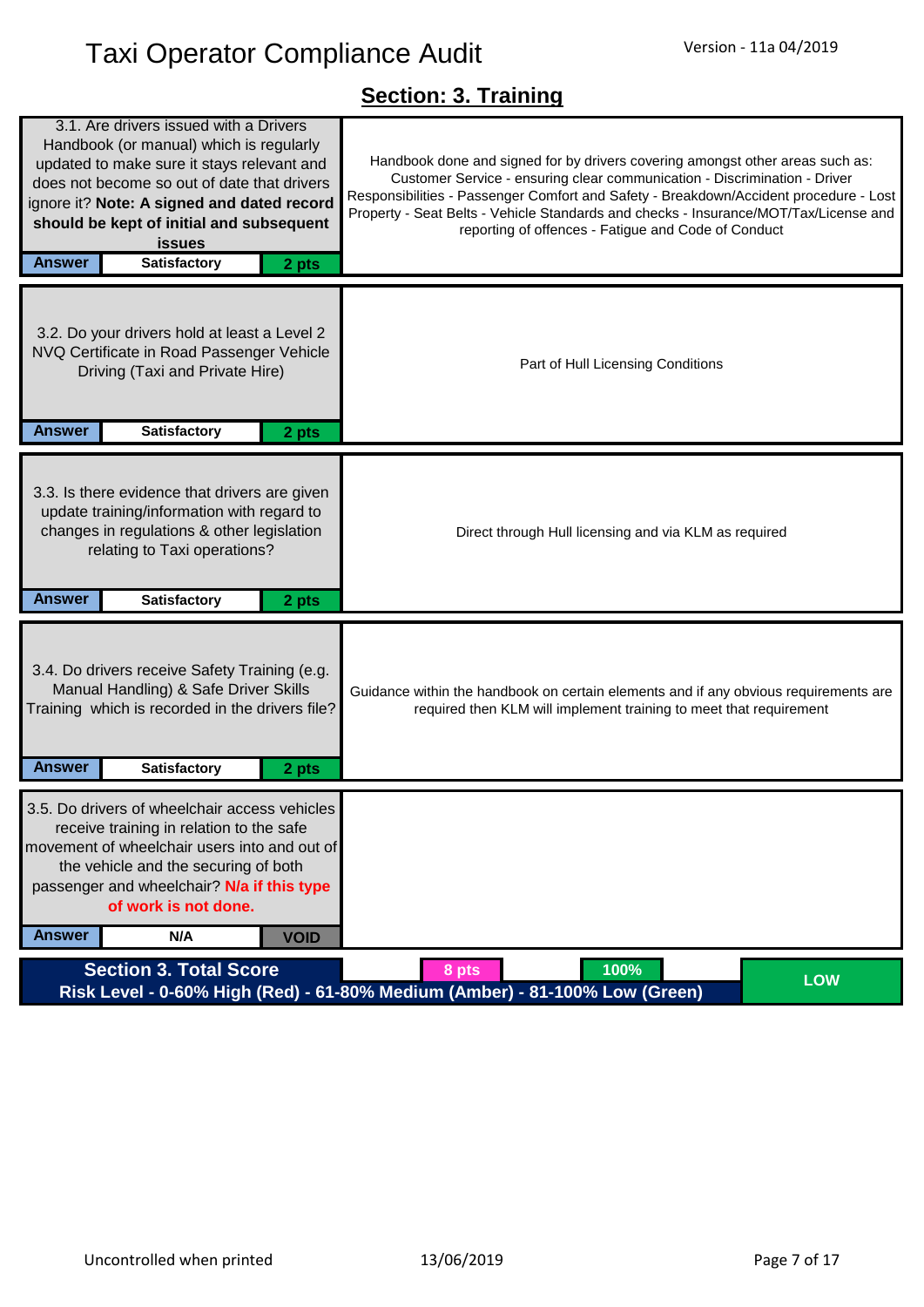## **Section: 4. Driver Licencing and Checks**

|               | Driver Files checked. Write down the drivers name - pick at random.                                                                                                                                                                 |       |                                                                                                   |              |            |
|---------------|-------------------------------------------------------------------------------------------------------------------------------------------------------------------------------------------------------------------------------------|-------|---------------------------------------------------------------------------------------------------|--------------|------------|
| Name          | Nigel Arbon                                                                                                                                                                                                                         |       | Name                                                                                              |              |            |
| Name          | Mike Turner                                                                                                                                                                                                                         |       | Name                                                                                              |              |            |
| Name          | <b>Gareth Marsh</b>                                                                                                                                                                                                                 |       | Name                                                                                              |              |            |
| Name          |                                                                                                                                                                                                                                     |       | Name                                                                                              |              |            |
| Name          |                                                                                                                                                                                                                                     |       | Name                                                                                              |              |            |
| <b>Answer</b> | 4.1. Do you have a system in place to ensure<br>that all your drivers have suitable and<br>sufficient levels of insurance cover? Score<br>N/a if the operator is the only person<br>driving.<br><b>Satisfactory</b>                 | 2 pts | All copies on file                                                                                |              |            |
| <b>Answer</b> | 4.2. Do you have a system in place to check<br>that all vehicles in the fleet have the correct<br>levels of road tax? Score N/a if the operator<br>is the only person driving.<br><b>Satisfactory</b>                               | 2 pts | Checked twice yearly with the MOT and other relevant checks done by Hull Council                  |              |            |
| <b>Answer</b> | 4.3. Are Driver Licences checked on line<br>(copies taken, signed, dated and filed) on a<br>regular basis (half yearly) by a responsible<br>person? Score N/a if the operator is the<br>only person driving.<br><b>Satisfactory</b> | 2 pts | Drivers having a taxi licence provide DVLA code on application so council track all data          |              |            |
| <b>Answer</b> | 4.4. Is there a system in place for drivers to<br>inform the company of changes to their<br>licence? Score N/a if the operator is the only<br>person driving.<br><b>Satisfactory</b>                                                | 2 pts | Contained in handbook but also managed by Hull Council using DVLA driver codes to                 | check online |            |
| <b>Answer</b> | 4.5. Do you check that all your employees<br>have a Right to Work in the UK? (Passport or<br>Birth Certificate) Score N/a if the operator is<br>the only person driving.<br><b>Satisfactory</b>                                     | 2 pts | Application form for taxi license has these questions/checks undertaken by licensing<br>authority |              |            |
| <b>Answer</b> | 4.6. Do you have a system in place to ensure<br>that drivers are suitable to carry<br>unaccompanied children or vulnerable<br>adults? DBS checks (previously CRB checks)<br><b>Satisfactory</b>                                     | 2 pts | Enhanced Disclosure of all staff by Hull                                                          |              |            |
|               | <b>Section 4. Total Score</b><br>Risk Level - 0-60% High (Red) - 61-80% Medium (Amber) - 81-100% Low (Green)                                                                                                                        |       | $12$ pts                                                                                          | 100%         | <b>LOW</b> |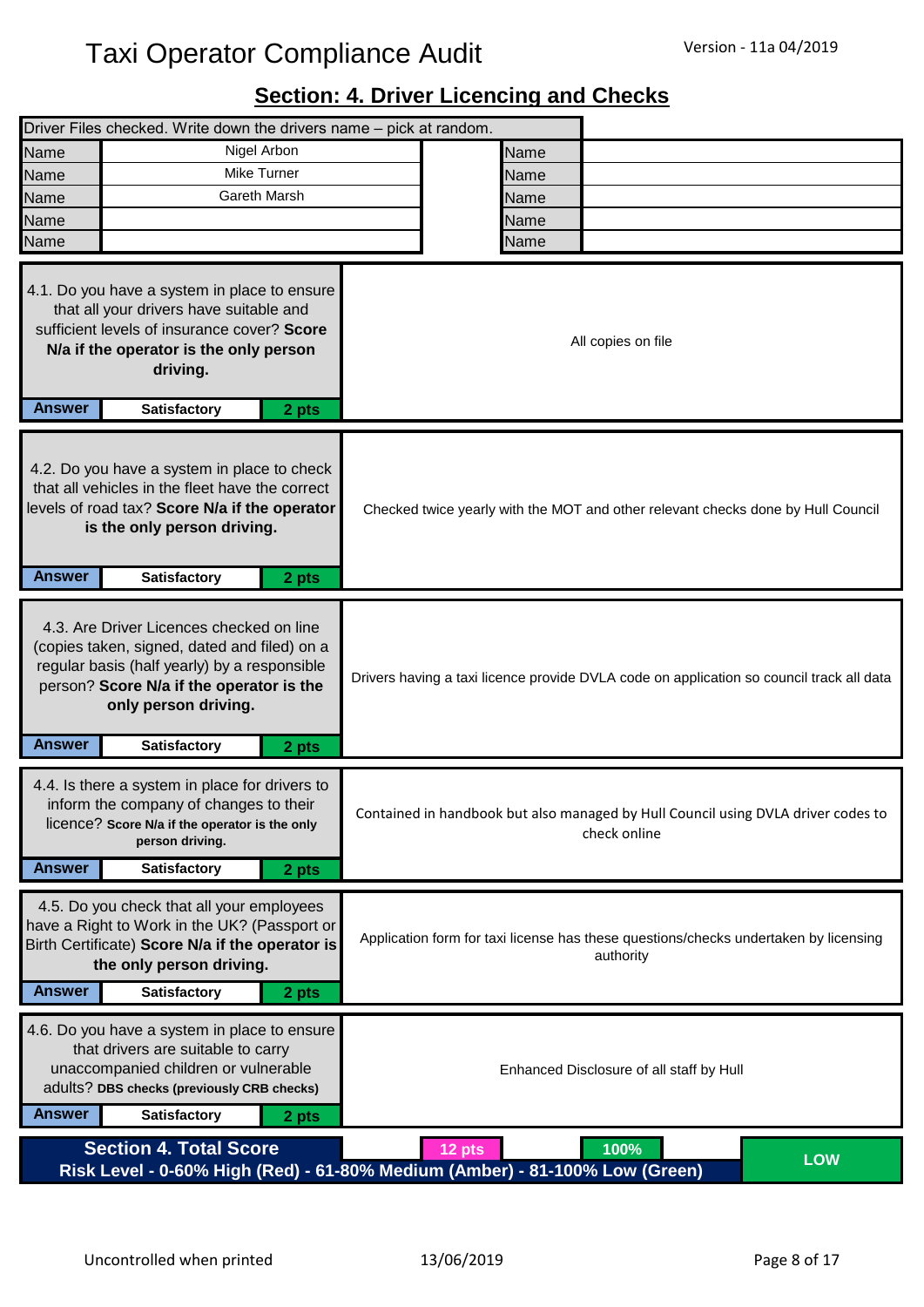ī

## **Section: 5. Health & Safety and Other Policies**

| Answer                                                                                                                                                                                                                                                                                                                                                                                      | 5.1. Do you record and investigate accidents<br>& passenger incidents?<br><b>Satisfactory</b>                                                                                                                                                    | 2 pts | All reported to Kevin who fully investigates and takes appropriate action                                                                                                     |  |  |
|---------------------------------------------------------------------------------------------------------------------------------------------------------------------------------------------------------------------------------------------------------------------------------------------------------------------------------------------------------------------------------------------|--------------------------------------------------------------------------------------------------------------------------------------------------------------------------------------------------------------------------------------------------|-------|-------------------------------------------------------------------------------------------------------------------------------------------------------------------------------|--|--|
| <b>Answer</b>                                                                                                                                                                                                                                                                                                                                                                               | 5.2. Health & Safety - If you have less then<br>5 employees and do not have a written<br>policy explain your health and safety<br>considerations. If more than 5 employees<br>answer Unsatisfactory if no written policy.<br><b>Satisfactory</b> | 2 pts | <b>Within Handbook</b>                                                                                                                                                        |  |  |
| <b>Answer</b>                                                                                                                                                                                                                                                                                                                                                                               | 5.3. Environmental - There are regulations<br>governing the storage and removal of<br>waste products (tyres, batteries etc.)<br>Explain your environmental<br>considerations if there is no written policy<br><b>Satisfactory</b>                | 2 pts | Nothing managed to require this, however, everything done on line via Apps so minimal<br>paper usage - all drivers are encouraged to be as environmentally aware as practical |  |  |
| <b>Answer</b>                                                                                                                                                                                                                                                                                                                                                                               | 5.4. Does your company have written policies<br>relating to the use of mobile phones, in-<br>vehicle data equipment or satellite navigation<br>systems whilst driving?<br><b>Satisfactory</b>                                                    | 2 pts | In Handbook                                                                                                                                                                   |  |  |
| 5.5. Do you have a written policy with regard<br>to the use of Drugs and Alcohol? - Explain<br>how would you deal with a driver that you<br>suspected was under the influence of<br><b>Drugs or Alcohol?</b><br><b>Answer</b><br><b>Satisfactory</b><br>2 pts                                                                                                                               |                                                                                                                                                                                                                                                  |       | In Handbook                                                                                                                                                                   |  |  |
| 5.6. Do you have written Risk Assessments<br>relating to the risks to drivers, passengers<br>pedestrians and other road users whilst<br>driving and undertaking other associated<br>activities? If you have less then 5 employees,<br>explain how you manage risks. If more than 5<br>employees answer Unsatisfactory if no written<br>assessments.<br><b>Answer</b><br><b>Satisfactory</b> |                                                                                                                                                                                                                                                  | 2 pts | In Handbook                                                                                                                                                                   |  |  |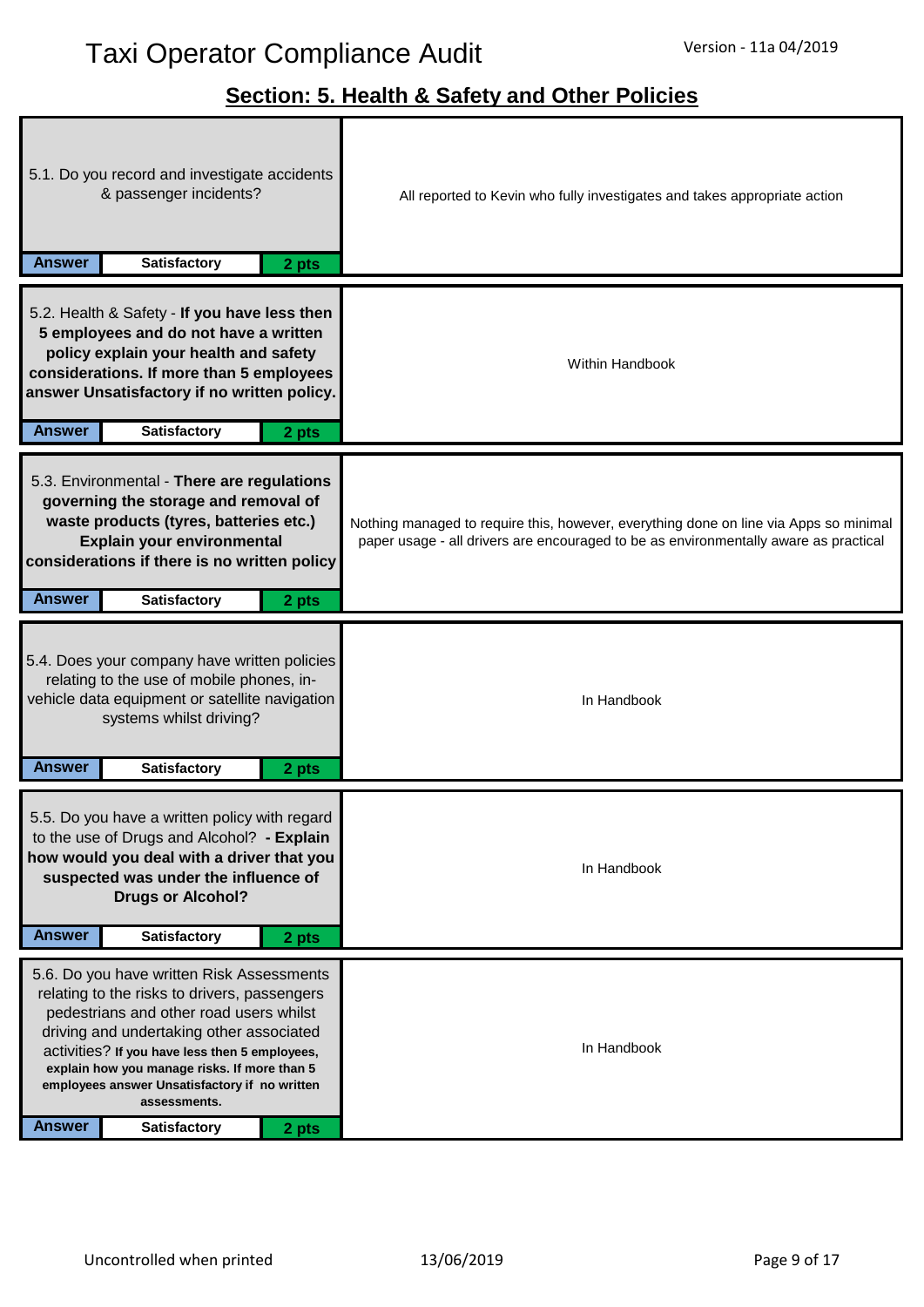| 5.7. Is there a policy regarding drivers who<br>are reported for driving in an unsafe manner?<br><b>Answer</b><br><b>Satisfactory</b><br>2 pts |                                                                                                                                         |             | Investigated and actioned directly by Kevin                                                                 |  |  |
|------------------------------------------------------------------------------------------------------------------------------------------------|-----------------------------------------------------------------------------------------------------------------------------------------|-------------|-------------------------------------------------------------------------------------------------------------|--|--|
| <b>Answer</b>                                                                                                                                  | 5.8. Do you have a policy relating to drivers<br>who have been reported for speeding or other<br>road traffic offences?<br>Satisfactory | 2 pts       | As above all vehicles tracked                                                                               |  |  |
| <b>Answer</b>                                                                                                                                  | 5.9. Modern Slavery - Do you have a<br>policy/statement regarding Modern Slavery<br>and Human Trafficking?<br>N/a                       | <b>VOID</b> | Nothing in place - have advised to include it in next Handbook update and explained<br>why                  |  |  |
|                                                                                                                                                | <b>Section 5. Total Score</b>                                                                                                           |             | 100%<br>16 pts<br><b>LOW</b><br>Risk Level - 0-60% High (Red) - 61-80% Medium (Amber) - 81-100% Low (Green) |  |  |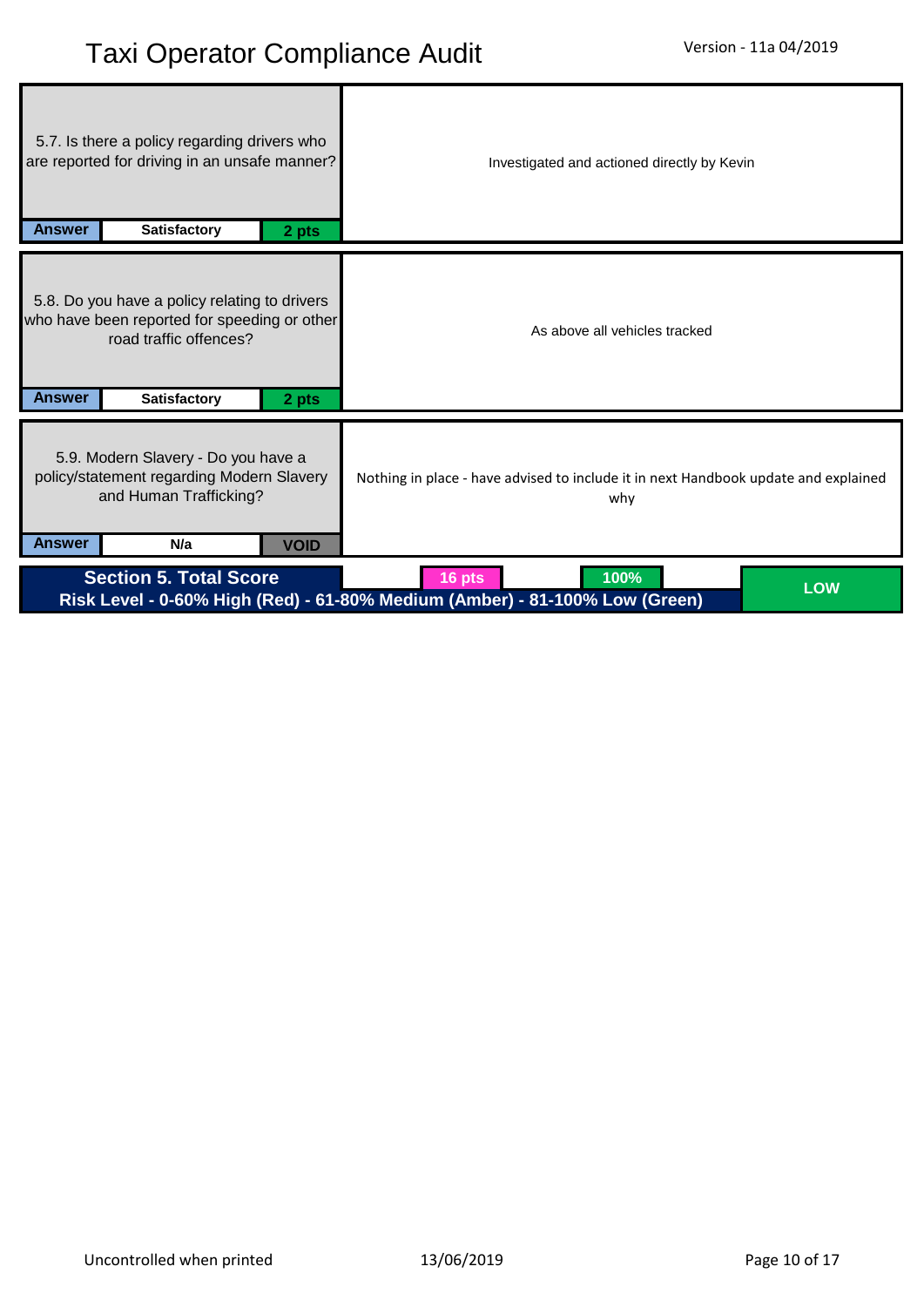## **Answer 2 pts Satisfactory Answer 2 pts Satisfactory Answer 2 pts Satisfactory Answer 2 pts Satisfactory Answer 2 pts Satisfactory Answer 2 pts Satisfactory** 6.1. In the event of a breakdown, Do you have a procedure to ensure the onward journey of passengers throughout the UK? 6.7.Do you have a system in place to monitor vehicle/driver punctuality? 6.6. Do you have a procedure for managing lost/left property? Kept by KLM and client contacted to return property directly Tracked by App Reliance on feedback - has around 20 corporate contracts and is in contact with these clients to access feedback etc. 6.3. Do you have a written Code of Conduct that drivers must adhere to? In Handbook Uniform Provided Yes in Handbook **Section: 6. Customer Service** 6.4. Is there a Dress Code drivers must adhere to? 6.5. Are drivers made aware of their legal responsibilities under the Equality Act 2010? 6.2. Do you carry out assessments on your drivers ability to provide an exemplary service to your customers? (E.g. Mystery Shoppers) All drivers have full breakdown and onward travel cover - 2nd car maybe sent if required

**Answer 2 pts Satisfactory**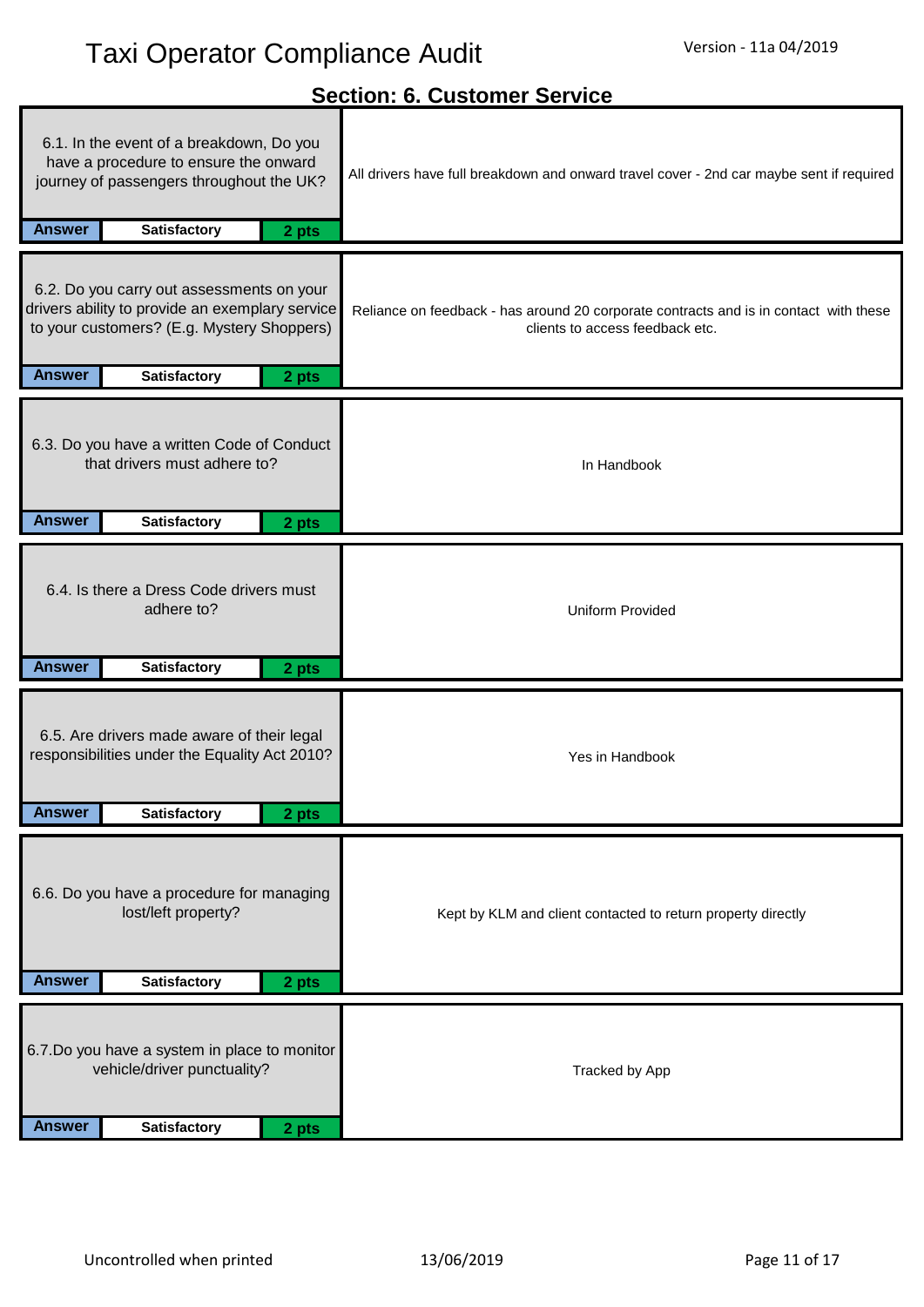| 6.8. Do you have a robust system to deal with<br>customer complaints? | All complaints fully investigated and action taken where needed to address and improve<br>customer service. |            |  |  |
|-----------------------------------------------------------------------|-------------------------------------------------------------------------------------------------------------|------------|--|--|
| Answer<br><b>Satisfactory</b><br>2 pts                                |                                                                                                             |            |  |  |
| <b>Section 6. Total Score</b>                                         | 100%<br>$16$ pts<br>Risk Level - 0-60% High (Red) - 61-80% Medium (Amber) - 81-100% Low (Green)             | <b>LOW</b> |  |  |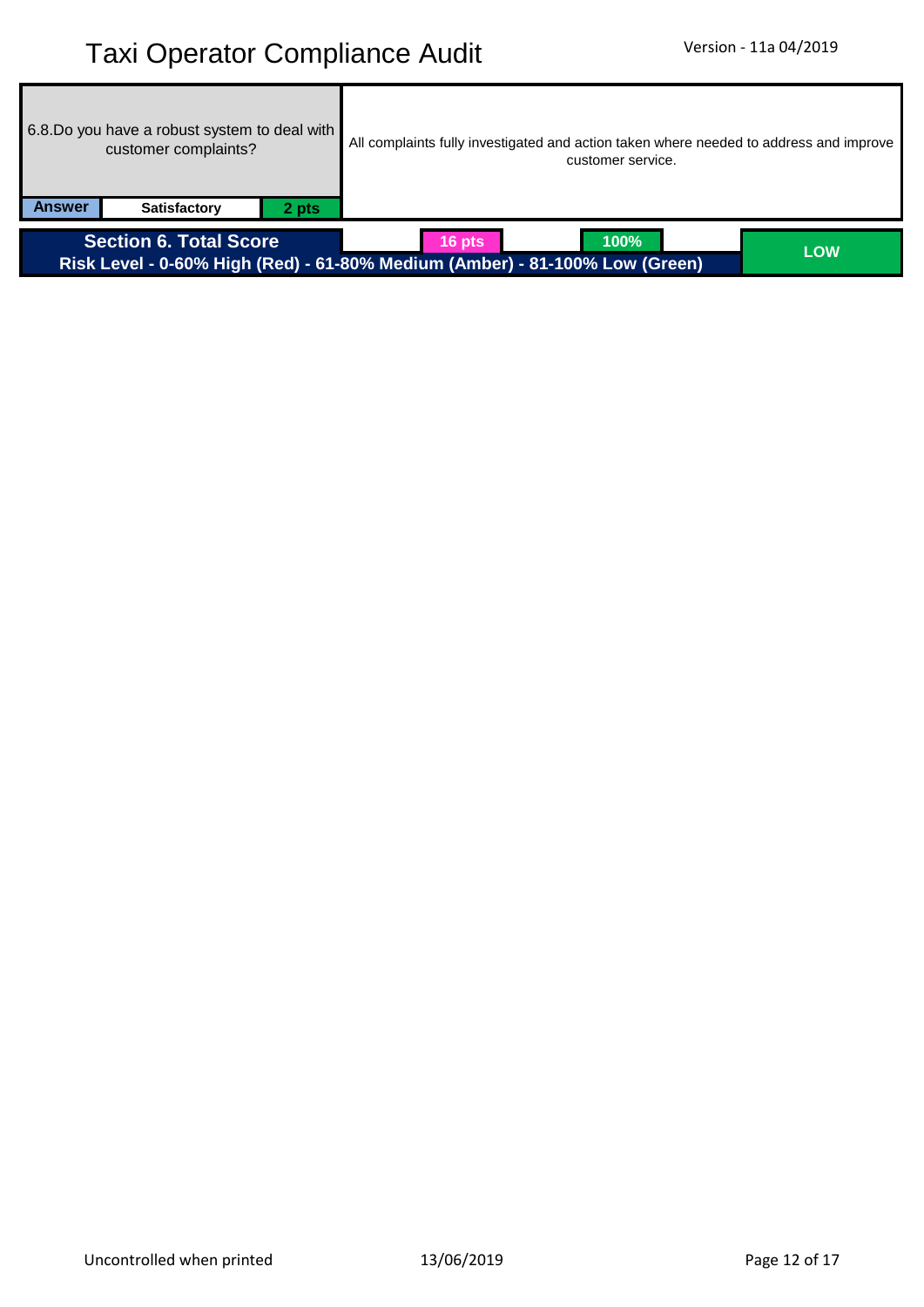### **Section: 7. Comments/Recommendations**

| <b>Section: 7. Comments/Recommendations</b><br>Comments - Please provide an overview of the operator |             |  |  |  |  |
|------------------------------------------------------------------------------------------------------|-------------|--|--|--|--|
|                                                                                                      |             |  |  |  |  |
|                                                                                                      |             |  |  |  |  |
|                                                                                                      |             |  |  |  |  |
|                                                                                                      |             |  |  |  |  |
|                                                                                                      |             |  |  |  |  |
|                                                                                                      |             |  |  |  |  |
|                                                                                                      |             |  |  |  |  |
| <b>Recommendations/Corrective Actions</b>                                                            |             |  |  |  |  |
| <b>Section 1: Vehicle Maintenance</b><br>$8$ pts                                                     | LOW<br>100% |  |  |  |  |
| No issues                                                                                            |             |  |  |  |  |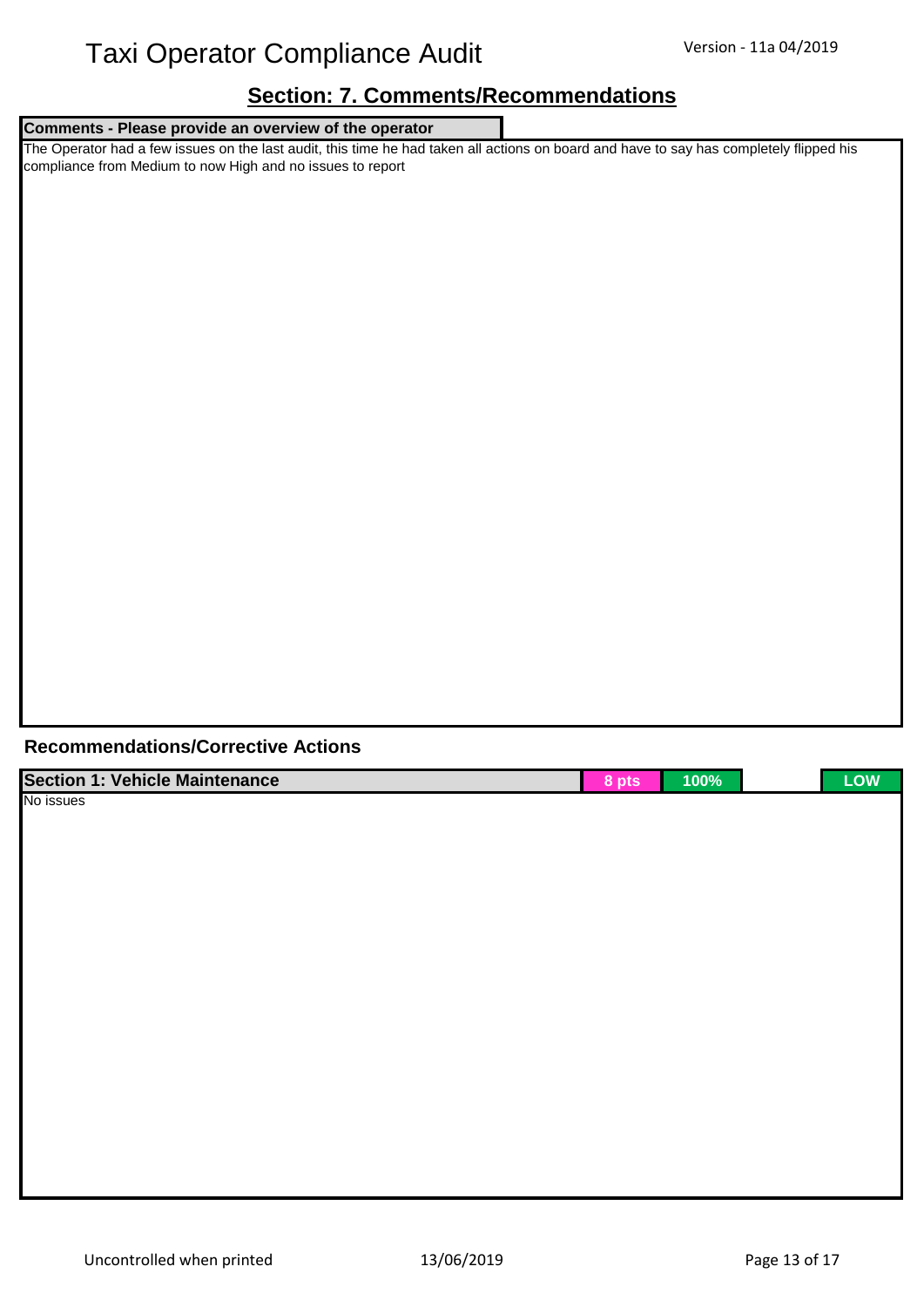| <b>Section 2: Drivers Hours of Work</b>                   | 16 pts | 100% | LOW |
|-----------------------------------------------------------|--------|------|-----|
| No issues                                                 |        |      |     |
|                                                           |        |      |     |
|                                                           |        |      |     |
|                                                           |        |      |     |
|                                                           |        |      |     |
|                                                           |        |      |     |
|                                                           |        |      |     |
|                                                           |        |      |     |
|                                                           |        |      |     |
|                                                           |        |      |     |
|                                                           |        |      |     |
|                                                           |        |      |     |
|                                                           |        |      |     |
|                                                           |        |      |     |
|                                                           |        |      |     |
|                                                           |        |      |     |
| Section 3: Driver Training (Including - Part-time/Casual) | 8 pts  | 100% | LOW |
| No issues                                                 |        |      |     |
|                                                           |        |      |     |
|                                                           |        |      |     |
|                                                           |        |      |     |
|                                                           |        |      |     |
|                                                           |        |      |     |
|                                                           |        |      |     |
|                                                           |        |      |     |
|                                                           |        |      |     |
|                                                           |        |      |     |
|                                                           |        |      |     |
|                                                           |        |      |     |
|                                                           |        |      |     |
|                                                           |        |      |     |
|                                                           |        |      |     |
|                                                           |        |      |     |
| <b>Section 4: Driver Licensing &amp; Checks</b>           | 12 pts | 100% | LOW |
| No issues                                                 |        |      |     |
|                                                           |        |      |     |
|                                                           |        |      |     |
|                                                           |        |      |     |
|                                                           |        |      |     |
|                                                           |        |      |     |
|                                                           |        |      |     |
|                                                           |        |      |     |
|                                                           |        |      |     |
|                                                           |        |      |     |
|                                                           |        |      |     |
|                                                           |        |      |     |
|                                                           |        |      |     |
|                                                           |        |      |     |
|                                                           |        |      |     |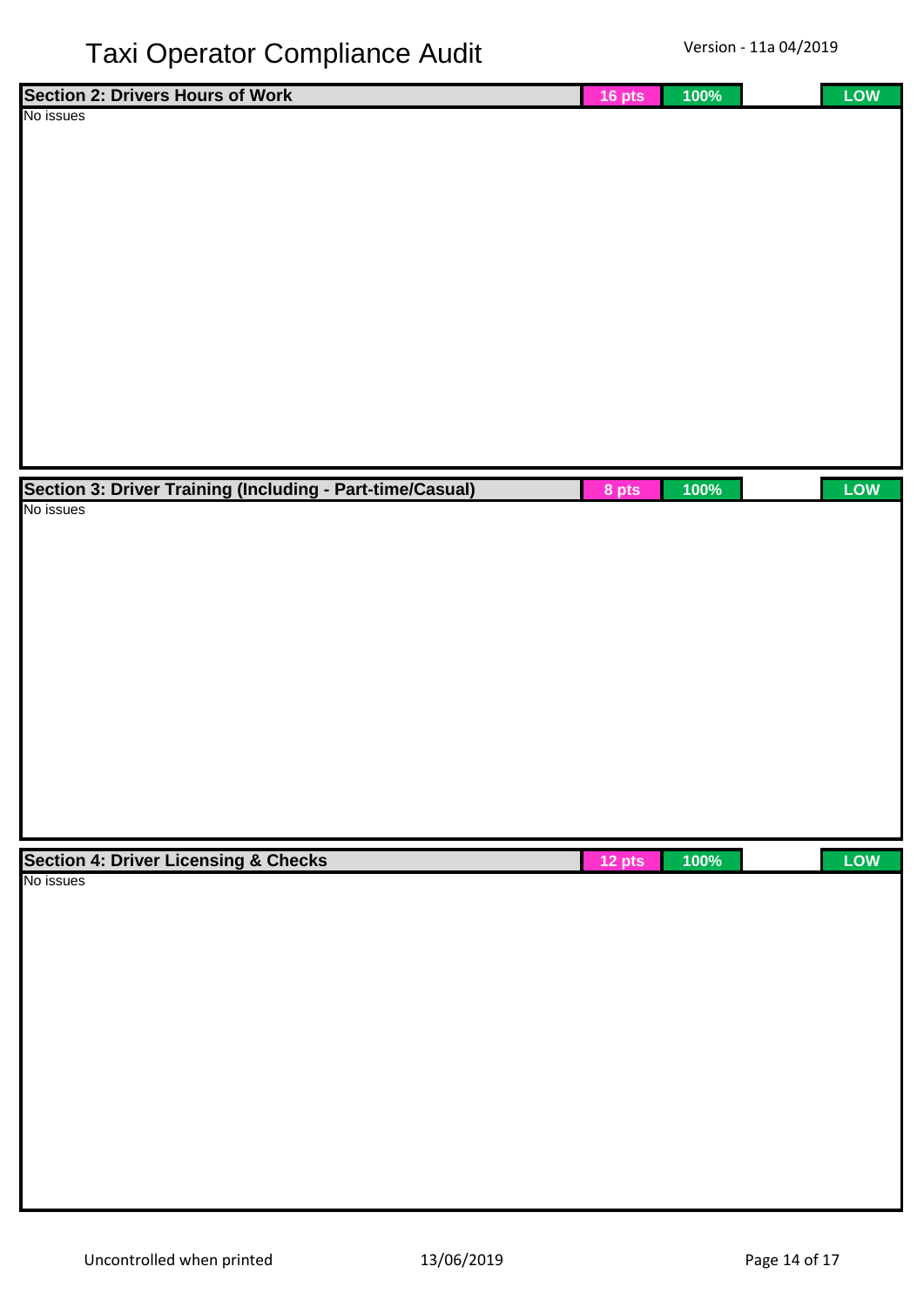|                                    | Section 5: Health & Safety and Policies | 16 pts | 100%  | LOW        |
|------------------------------------|-----------------------------------------|--------|-------|------------|
| No issues                          |                                         |        |       |            |
|                                    |                                         |        |       |            |
|                                    |                                         |        |       |            |
|                                    |                                         |        |       |            |
|                                    |                                         |        |       |            |
|                                    |                                         |        |       |            |
|                                    |                                         |        |       |            |
|                                    |                                         |        |       |            |
|                                    |                                         |        |       |            |
|                                    |                                         |        |       |            |
|                                    |                                         |        |       |            |
|                                    |                                         |        |       |            |
|                                    |                                         |        |       |            |
|                                    |                                         |        |       |            |
|                                    |                                         |        |       |            |
| <b>Section 6: Customer Service</b> |                                         | 16 pts | 100%  | LOW        |
| No issues                          |                                         |        |       |            |
|                                    |                                         |        |       |            |
|                                    |                                         |        |       |            |
|                                    |                                         |        |       |            |
|                                    |                                         |        |       |            |
|                                    |                                         |        |       |            |
|                                    |                                         |        |       |            |
|                                    |                                         |        |       |            |
|                                    |                                         |        |       |            |
|                                    |                                         |        |       |            |
|                                    |                                         |        |       |            |
|                                    |                                         |        |       |            |
|                                    |                                         |        |       |            |
|                                    |                                         |        |       |            |
|                                    |                                         |        |       |            |
| <b>Signed (Auditor)</b>            | <b>Gary Hawthorne</b>                   |        | Date: | 08/06/2019 |
|                                    |                                         |        |       |            |
|                                    |                                         |        |       |            |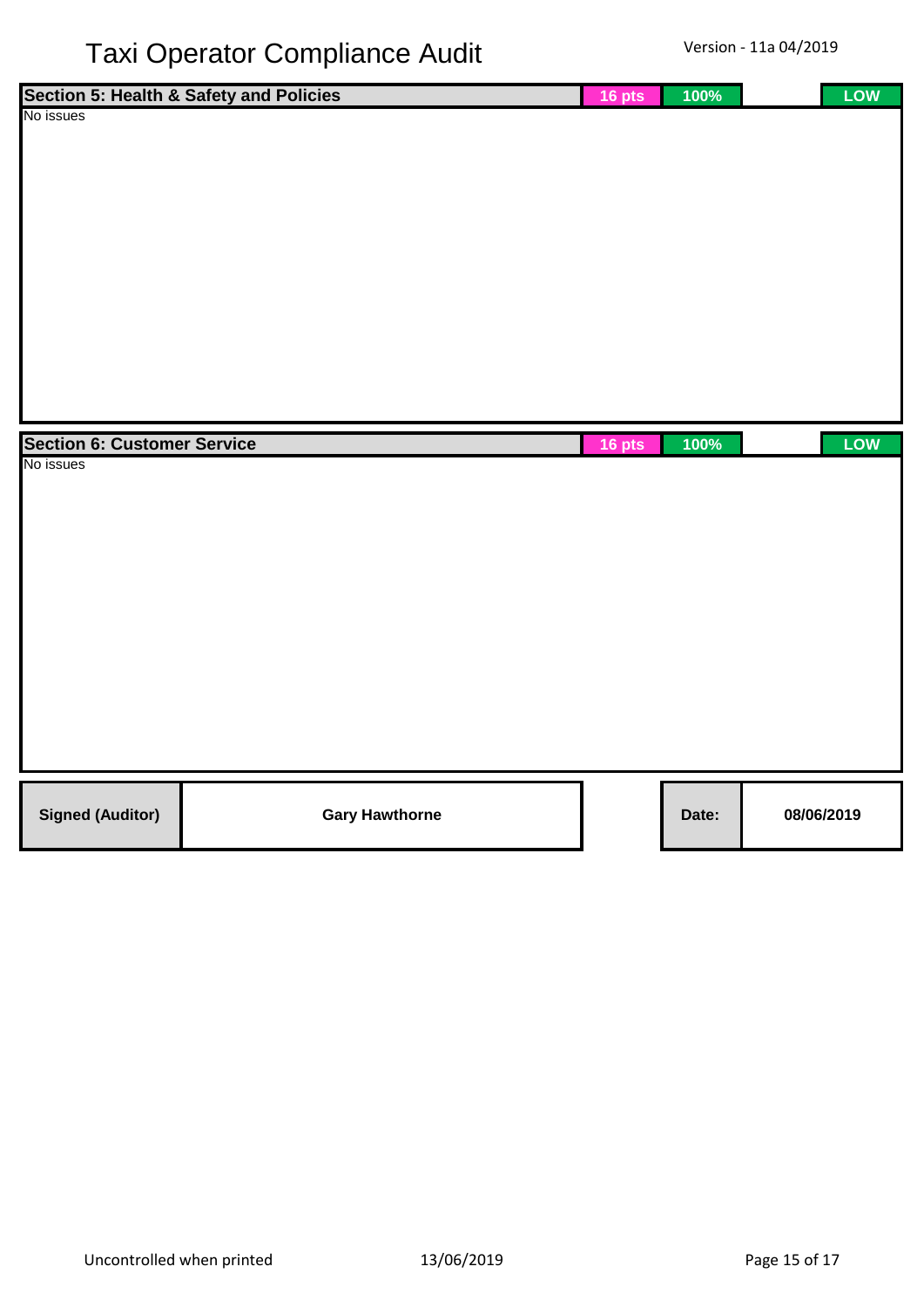#### **Section: 9. Operator Response/Sign Off/Resources - To be completed by FRS Compliance**

**Operator Response** Not required